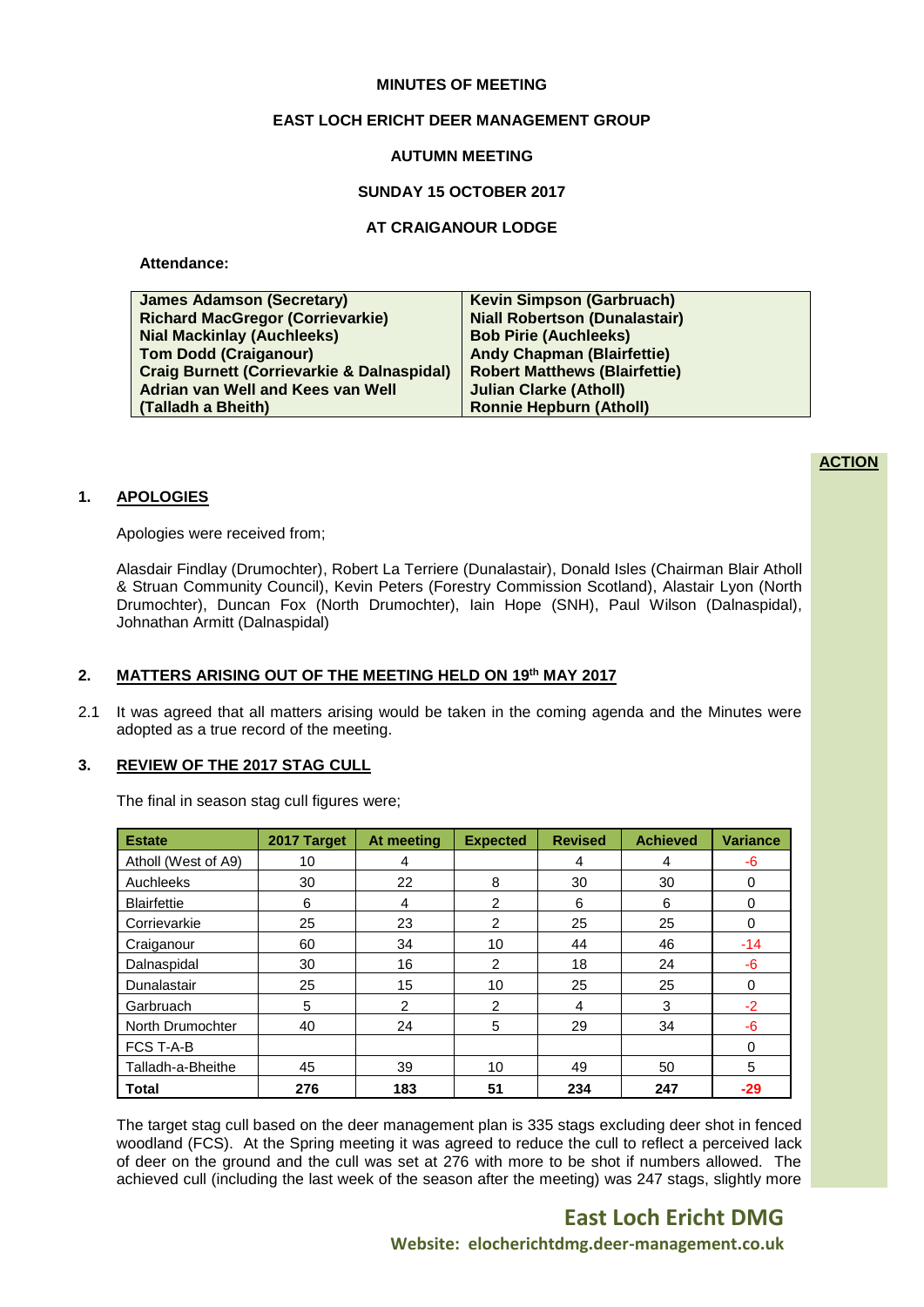than expected number tabled at the meeting, but still a shortfall of 26% on plan target.

There was discussion about the stag cull;

Auchleeks reported a reasonable season with lots of stags present at the date of the meeting. Good numbers of deer at the west end. Some issues with hill walkers disregarding signage and spooking deer.

Corrievarkie reported good stags from the beginning, probably with higher numbers than previous years.

Craiganour had been okay early on but was very quiet by the meeting. Henry Littlejohn had commented this was the lowest number of deer he had seen on the estate. There are few resident hinds and many of the stags are young.

Dalnaspidal reported a busy grouse season and little emphasis on stags, but with very few about anyway due to the disturbance from driving grouse.

Dunalastair busy to west with good number of deer, but much quieter on north.

Garbruach reported good numbers of hinds and good quality young stags.

North Drumochter reported by email. Few deer, very few mature shootable stags with young stags holding hinds or big stags, too good to shoot.

T-A-B reported good quality deer and favourable conditions for their ground.

Blairfettie currently had few stags although had been some early on. AC advised that he now had stalking across Blairfettie including the agricultural ground and the Kinaldy Wood. *Post meeting note - 4 stags in Kinaldy Wood, 4 stags in little wood/big wood and 8 stags on agricultural ground.*

The shortfall against the plan target was discussed however consensus was that stag numbers are currently very low and the achieved cull was reflective of the deer being seen whilst stalking.

#### **4. DEER MANAGEMENT PLAN**

The Secretary reiterated the importance of delivering the plan however it was becoming clear from the number of deer being seen and shot that the numbers in the five year plan where very optimistic without risking serious damage to the deer resource. The Secretary had already discussed with Iain Hope who could not attend the meeting, and as long as clear provision was made to monitor and review numbers, and react if more deer appeared, then SNH were generally content the Group was managing effectively.

#### **5. DEER COUNT**

The Secretary confirmed there would be and SNH led helicopter count in early 2018. Post meeting note: The Secretary spoke to Jimmy Irvine of SNH on 8 January who confirmed that the hope to count ELEDMG in January and he was in contact with Bob Pirie.

After discussion it was agreed a foot count should still be done of decent white ground conditions allowed.

Bob Pirie agreed to be count coordinator. This would benefit as if there was snow at Auchleeks there was likely to be snow across the range.

**BP/Sec**

It was agreed that a pre-count meeting should be held again this year, date to be advised.

# **6. 2017/18 HIND CULL TARGETS**

The target hind cull based on the deer management plan is 480 with 144 followers. Due to the low number of deer currently being seen and the low cull achieved in 2016 the property level figures

**East Loch Ericht DMG**

**Website: elocherichtdmg.deer-management.co.uk**